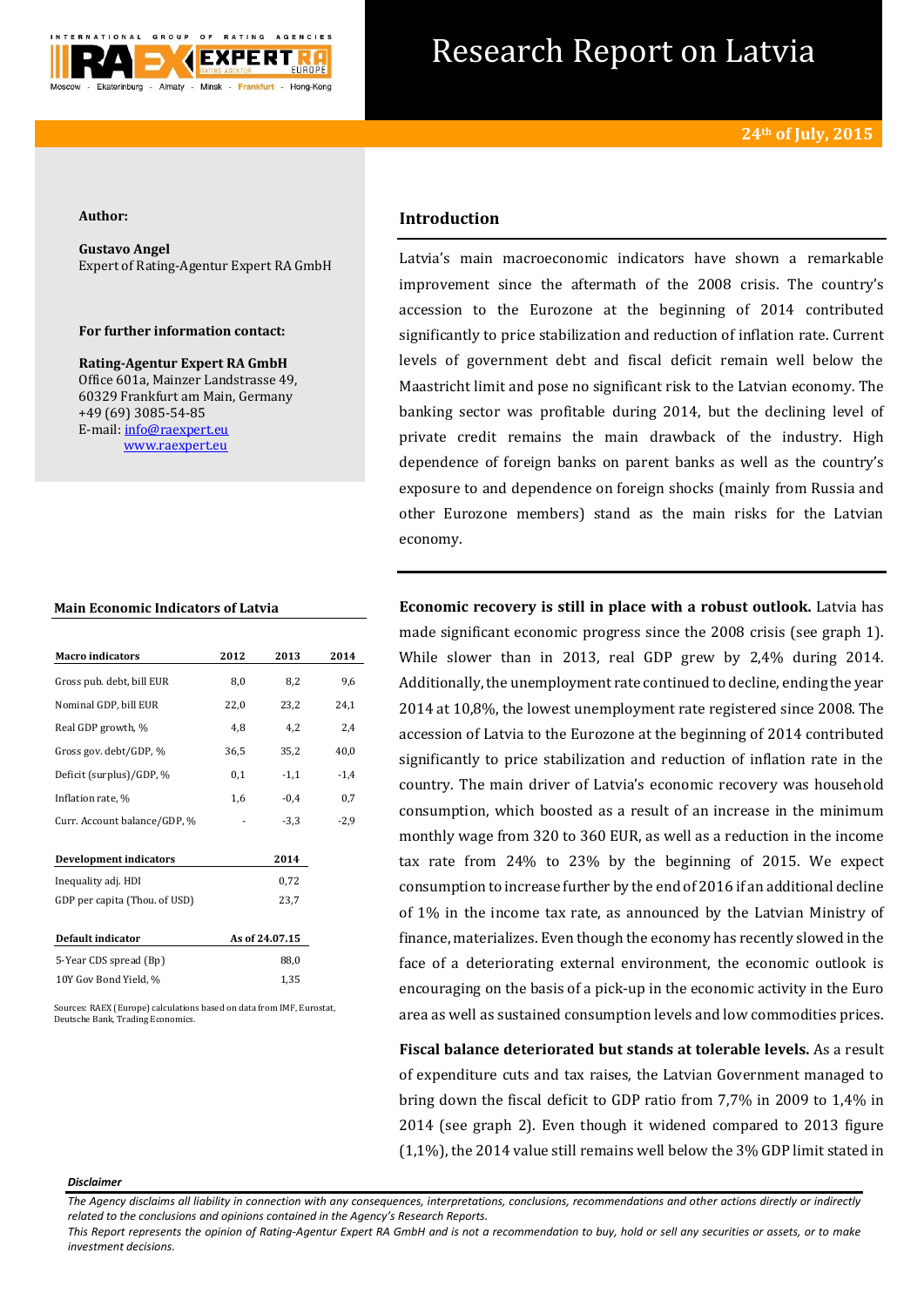**Graph 1:** Latvia's macroeconomic soundness

 $O F$ 

Minsk -

GROUP

Almaty -

TIONAL

Ekaterinburg

**BATING** 

**EXPERT** 

Frankfurt -

AGENCIES

Hong-Kong



Source: RAEX (Europe) calculations based on data from IMF and Eurostat. \*2014 forecast



Source: RAEX (Europe) calculations based on data from IMF

**Graph 3:** Banking sector position



Source: RAEX (Europe) calculations based on data from World Bank

the Maastricht treaty. The loss in revenues which followed the 1 percentage point cut in personal income tax was offset by growth of the tax base, as enforcement of tax payment improved and nominal wages increased. We expect that in the following years the recently elected center-right government coalition will keep deficit around the 2014 figure, since the Latvian Government has proved remarkable effort in complying with the Fiscal Discipline Law (FDL)1.

**Banking sector is profitable and still highly dependent on external funding.** The Latvian banking sector ended the year 2014 with a positive ROA and an average capital adequacy ratio of 10%. While the share of distressed loans stood at its lowest value since 2009 (5%), the share of private credit to GDP continued its negative trend totaling 53% by the end of 2014 (see graph 3). As detailed in our previous research report2, Latvia's banking sector is so dependent on foreign banks (mainly Scandinavian), that assets of the five largest foreign banks represent 50% of total assets while 69% of total loans are granted by four foreign banks. In view of this dependence, the ECB quantitative easing programme is likely to have little impact on bank lending in Latvia, since foreign subsidiaries depend on parent banks for funding rather than on the local wholesale market, and the parent banks do not show signs of liquidity constrain. Because of this, the main roots for such a low level of lending lays on the demand rather than on the supply side.

**The Latvian government debt load remains bearable but with upward trend.** Gross government debt indicators remain at tolerable levels with debt/GDP and debt/fiscal revenues ratios amounting to 40% and 112,8% by the end of 2014 respectively. Debt indicators showed a downward trend during the period 2010-2013 but this trend changed since ever with an increase of 5pp and 13pp in the former and latter indicator between 2013-2014 respectively (see graph 4). The country still shows little short-run exposure as short-term debt accounted for 4,3% of GDP and 12,1% of fiscal revenues by the end of 2014. Additionally, longterm risks assessment of the market is low as the yield on government long-term bonds remain below 2% (one of the lowest in the Eurozone).

**Latvia's dependence and exposure to Russia and Eurozone still significant.** Despite its sound macroeconomic and financial indicators, Latvia's small and opened economy is highly exposed to external risks, mainly coming from Russia and western Europe. The recent accession of Latvia to the Eurozone contributed significantly to the reduction of the

<sup>1</sup> The FDL sets a medium-term objective (MTO) for the deficit of 0,5% of GDP, but allows for deviations from this target for revenue transfers to the privately managed "Pilar II" pension fund.

# **Graph 2:** Fiscal position of Latvia (% GDP)

**.** 

<sup>&</sup>lt;sup>2</sup> Research report on Latvia from 30th of January, 2015 [\(http://raexpert.eu/reports/Research\\_report\\_Latvia\\_30.01.2015.pdf\)](http://raexpert.eu/reports/Research_report_Latvia_30.01.2015.pdf)

*The Agency disclaims all liability in connection with any consequences, interpretations, conclusions, recommendations and other actions directly or indirectly related to the conclusions and opinions contained in the Agency's Research Reports.*

*This Report represents the opinion of Rating-Agentur Expert RA GmbH and is not a recommendation to buy, hold or sell any securities or assets, or to make investment decisions.*

*Disclaimer*